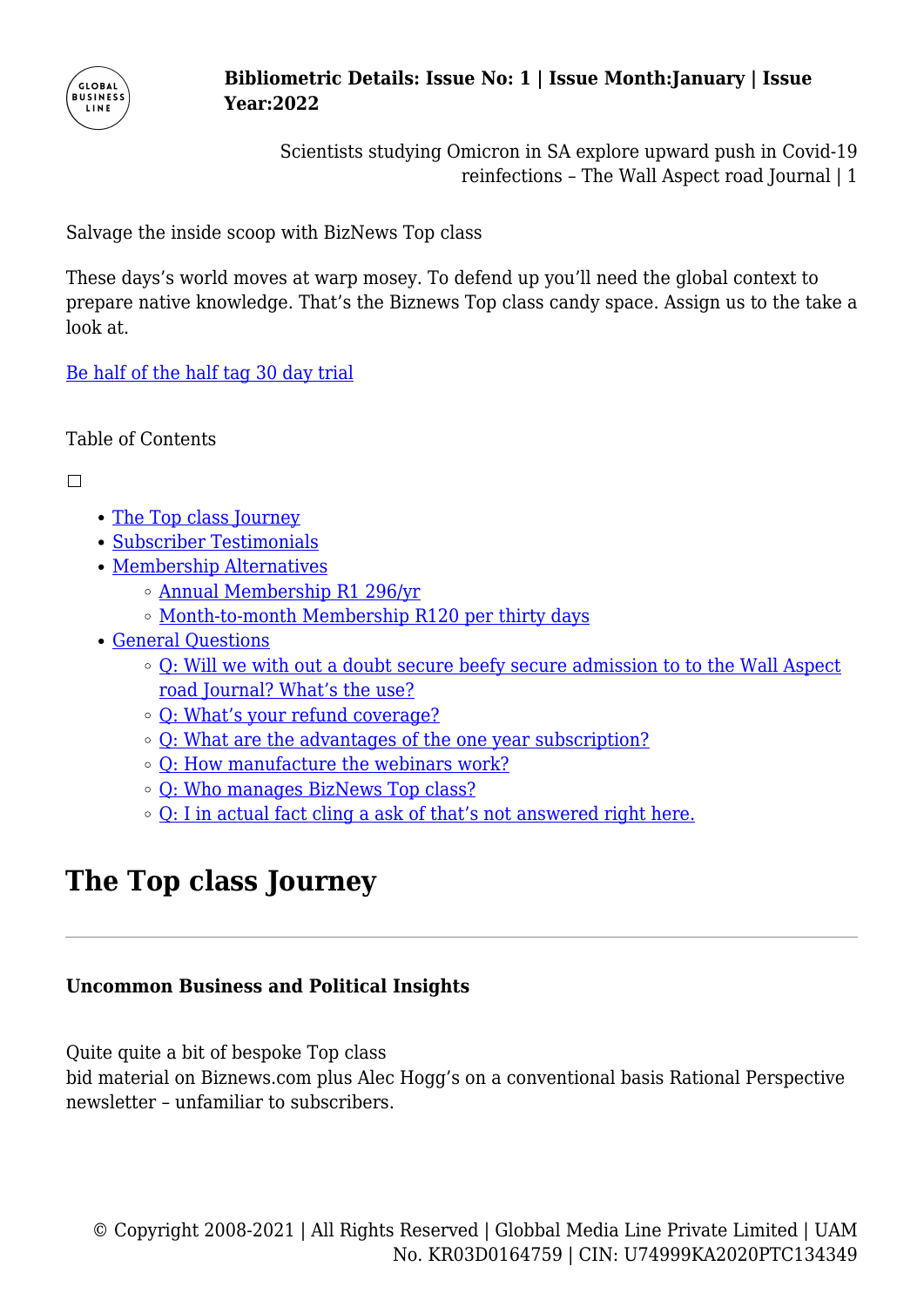

Scientists studying Omicron in SA explore upward push in Covid-19 reinfections – The Wall Aspect road Journal | 2

#### **Business and Investment Webinars**

Member-completely secure admission to to the weekly Rational Radio webinar where you secure to clutch half in the are living tag and ask of our constantly charming guests; and a seat on the monthly Investment Webinar where we update our top performing share portfolio.

### **Elephantine Entry to The Wall Aspect road Journal**

Our ace in the gap – BizNews Top class subscribers revel in beefy membership of WSJ.com as phase of the deal, this capacity that of our partnership with the Dow Jones Firm. Alone worth time and yet again the worth of the sub. Starts the day you join.

### **Top class member WhatsApp channel**

There might maybe be additionally a subscriber-completely Whatsapp channel which pings our members with the most up-to-date news. Plus the option of additionally becoming a member of the Biznews Interactive Whatsapp channel where debate is full of life nonetheless respectful. Plus secure admission to to a closed user neighborhood on Twitter.

### **Hear to BizNews Radio – first**

Top class members secure a like a flash discover to the Biznews podcast offering, getting tip-offs of the freshest matters along with pre-launch secure admission to to the on a conventional basis Flash Briefing news updates for your phone to form obvious you is doubtless to be alive to wherever you is doubtless to be.

### **Elephantine transcripts of our interviews**

Regarded as one of many most appreciated advantages is the highest class-completely secure admission to to curated transcriptions (or meaningful summary) of Biznews podcast interviews. A handy e-book a rough-fire map of getting to the nub of the factors lined by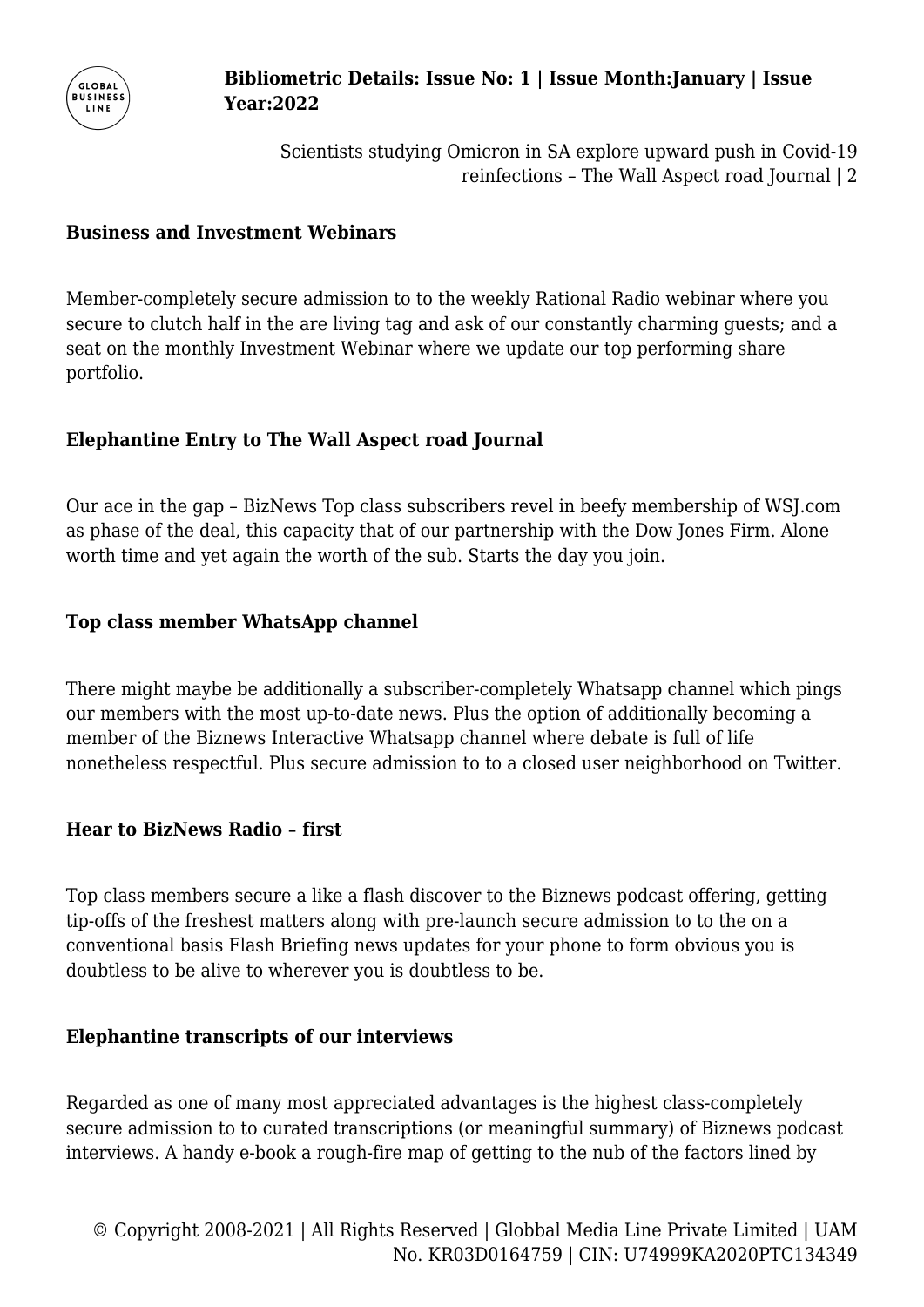

> Scientists studying Omicron in SA explore upward push in Covid-19 reinfections – The Wall Aspect road Journal | 3

Alec Hogg and the crew.

# **Subscriber Testimonials**

"I joined Biznews Top class two years in the past, and cling obtained more tag than I is doubtless to be able to notify in about a traces.

The highlights: Sense making from a native and global standpoint. De-noising a tsunami of reports bid material. Extremely efficient webinars which cling equipped most important studying and funding alternatives. An underlying thread of humaness and positivity. Well carried out and onwards Team Biznews!"



"I started subscribing animated over a year in the past. I do know because I animated renewed my subscription! As an expat I revel in the mix of home South African news, the international hyperlink with WSJ, your on a conventional basis e-mail updates from Felicity, and the brand new weekly Friday fun e-mail from Simon. You level of interest on the main news factors and lower out the incessant 'chatter' that appears to dominate media on the brand new time. Assist the mountainous work."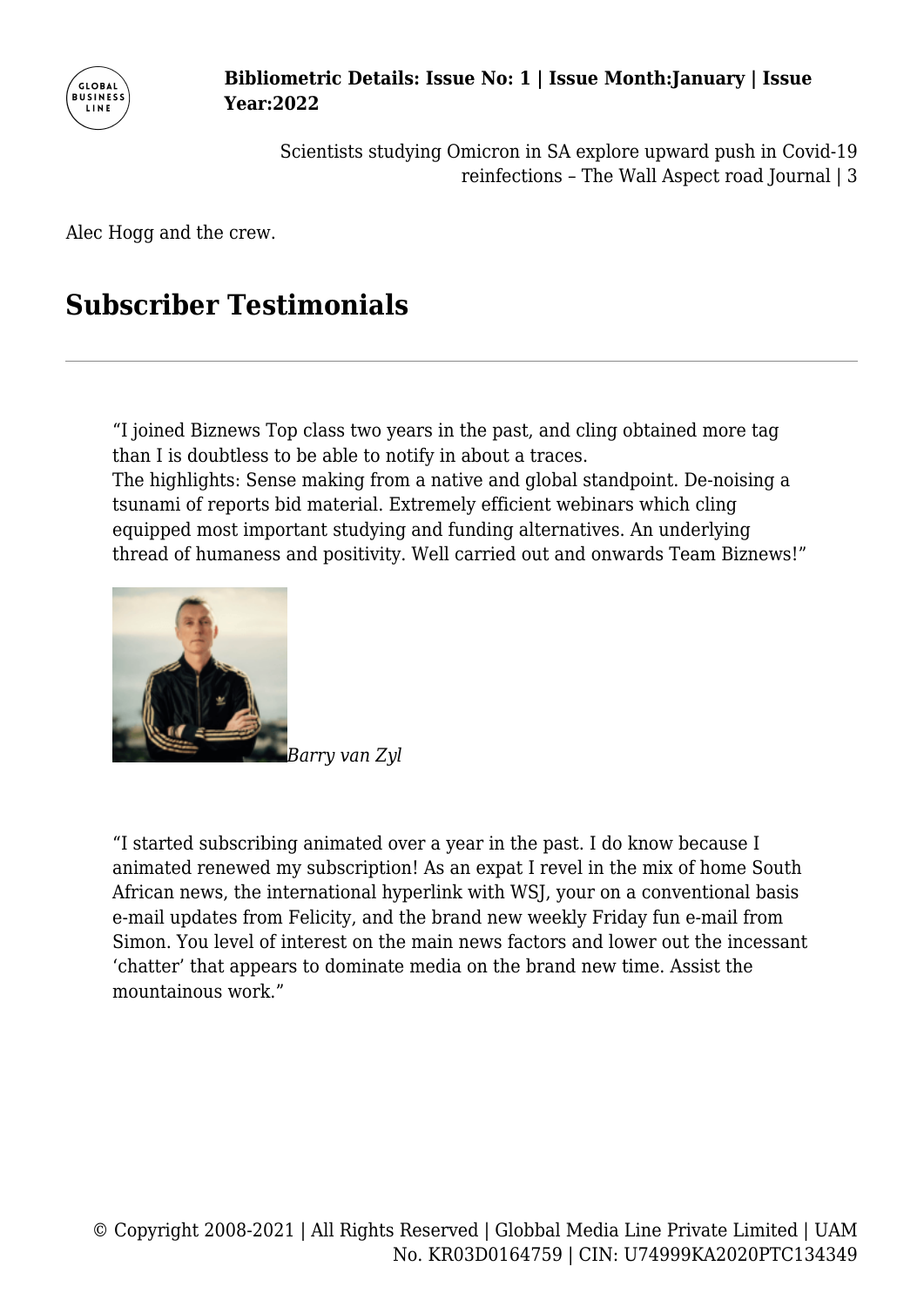

Scientists studying Omicron in SA explore upward push in Covid-19 reinfections – The Wall Aspect road Journal | 4



"I relish the introduction before the reports in BizNews Top class – a mountainous synopsis of what's happening globally and ample to enable me to form a psychological convey of reports of ardour to read later in the day – either in my lunch spoil or leisurely in the evening. Thanks for keeping me up up to now!"



*Samantha Sharkey*

"Being in South Africa and pondering globally and having to behave locally, it is essential for me to be able to faucet into a world state with native knowledge. BizNews suits the bill completely. I in actual fact watch forward to my early morning repair from Alec and his crew. Steadily connected. Thank you!"

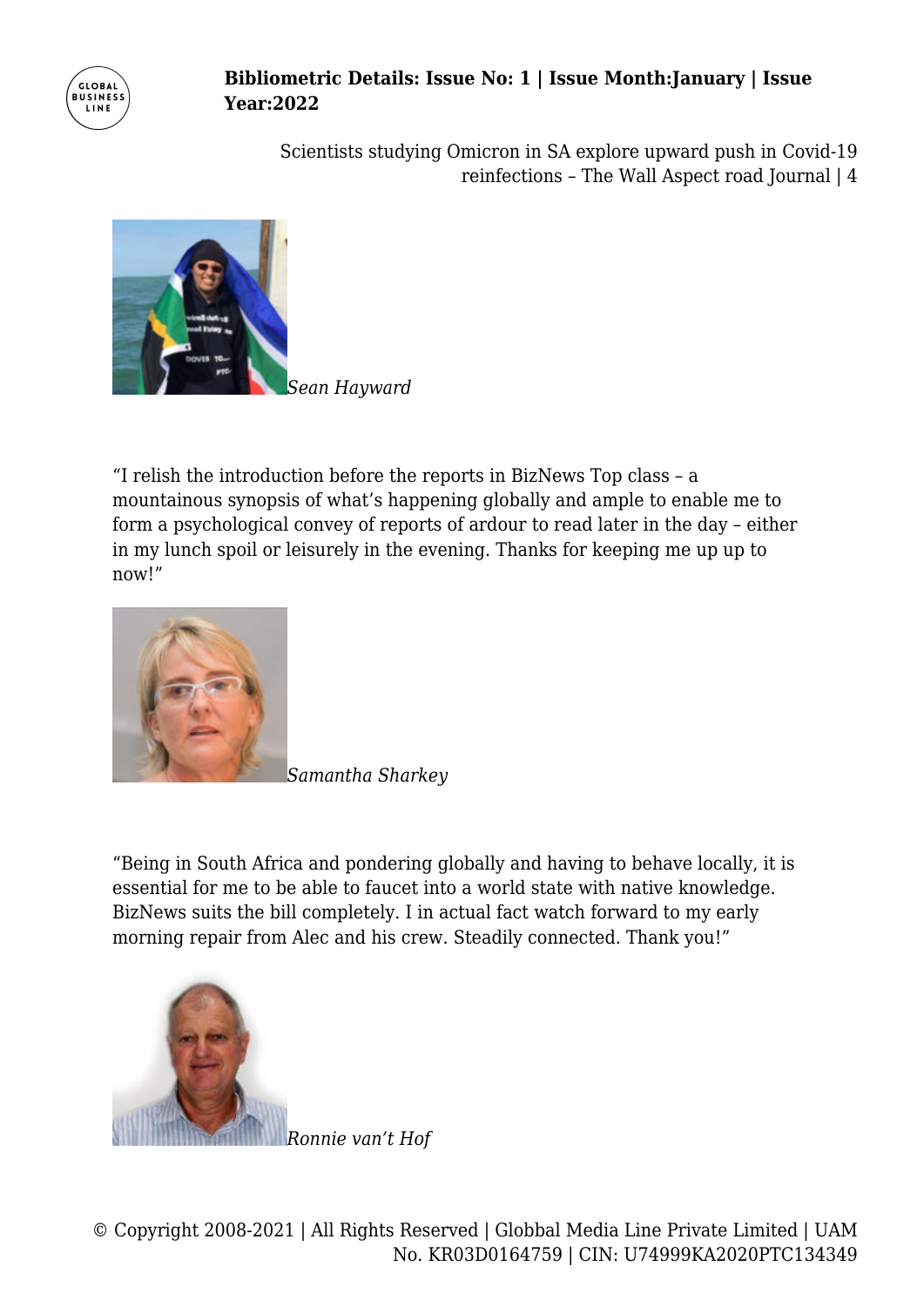

Scientists studying Omicron in SA explore upward push in Covid-19 reinfections – The Wall Aspect road Journal | 5

"My reasons for subscribing to Biznews Top class:  $(1)$  guilty, authorized  $\&$ informative journalism from a style of a qualified contributors, (2) a mountainous style of matters with secure admission to to podcasts, webinars & The Wall Aspect road Journal news, (3) an in-depth platform offering a animated mix of native & international items, (4) an ongoing supply of sound trading & funding self-discipline fabric for a plentiful spectrum of traders."



*Ken Powell*

"Many thanks for the beautiful quality of the records and articles printed in Biznews. It is level-headed the highlight of the day and has become a general need for us to outlive."



*Rheta Moore*

# **Membership Alternatives**

Most In style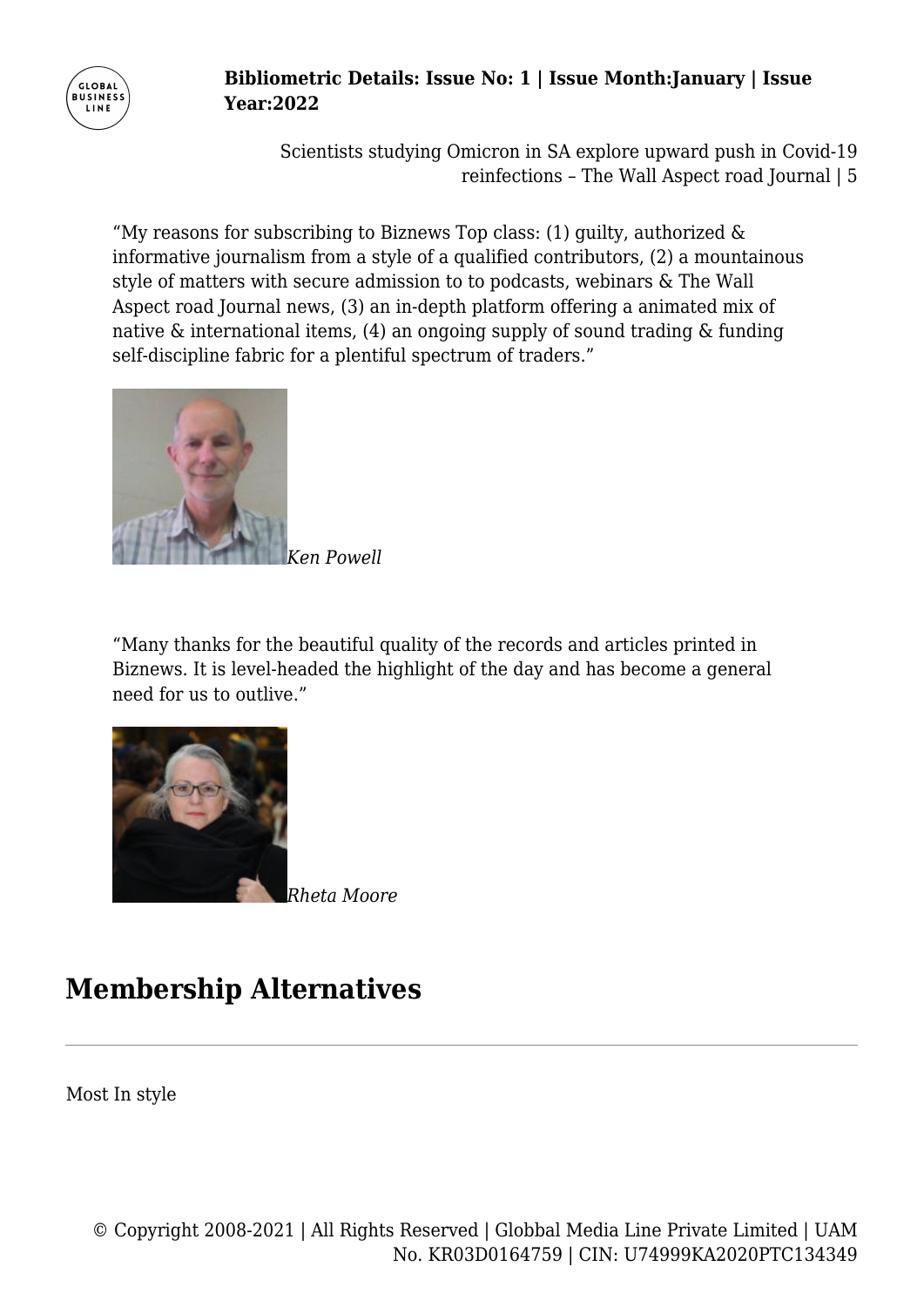

Scientists studying Omicron in SA explore upward push in Covid-19 reinfections – The Wall Aspect road Journal | 6

## **Annual Membership R1 296/yr**

- Build on monthly prices
- Instant secure admission to to WSI.com
- 12 months' uninterrupted secure admission to (lock in the worth)
- All assorted membership advantages

Most In style

## **Month-to-month Membership R120 per thirty days**

- Instant secure admission to to WSJ.com
- All assorted membership advantages

# **General Questions**

## **Q: Will we with out a doubt secure beefy secure admission to to the Wall Aspect road Journal? What's the use?**

You completely manufacture. Little need. We abolish a subscription to the Wall Aspect road Journal for every Biznews Top class subscriber – along with these on the half tag trial for the principle 30 days. You're going to even be welcomed there by identify, so can comment and accumulate and exhaust the App, animated relish all assorted subscriber to the area's leading commercial title.

We're honoured to accomplice with the blue ribband in financial journalism.

# **Q: What's your refund coverage?**

You secure the principle month for half tag – ie £2.49. Thereafter ought to level-headed you bewitch out to abolish any time, you might maybe revel in beefy secure admission to till the tip of the contemporary billing cycle.